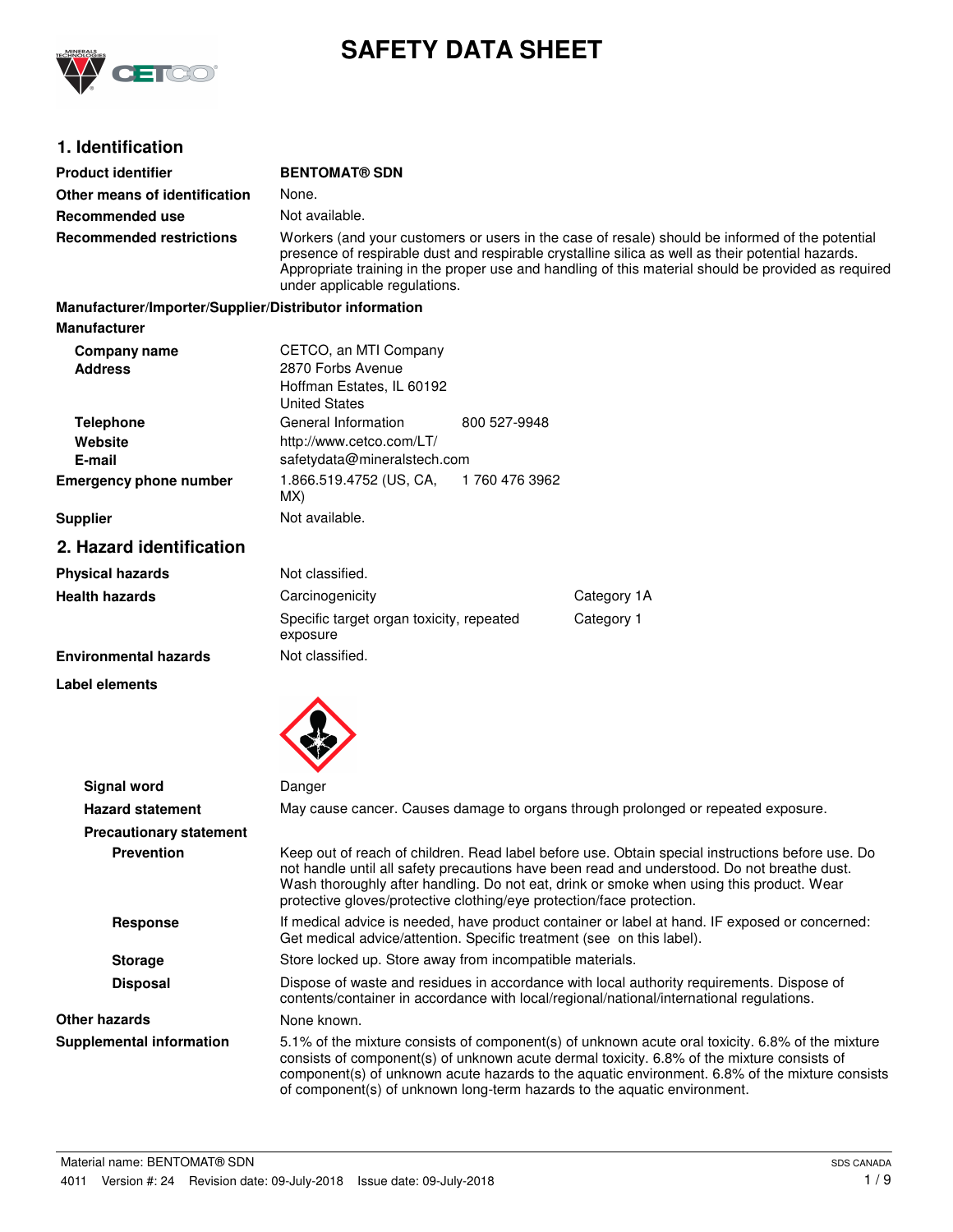# **3. Composition/information on ingredients**

## **Mixtures**

| <b>Chemical name</b>                                                                                                                                                                              | Common name and synonyms                                                                                                                                                                                                                                                                                                                                                                                                                                                                  | <b>CAS number</b> | %          |
|---------------------------------------------------------------------------------------------------------------------------------------------------------------------------------------------------|-------------------------------------------------------------------------------------------------------------------------------------------------------------------------------------------------------------------------------------------------------------------------------------------------------------------------------------------------------------------------------------------------------------------------------------------------------------------------------------------|-------------------|------------|
| SILICA, CRYSTALLINE, QUARTZ                                                                                                                                                                       |                                                                                                                                                                                                                                                                                                                                                                                                                                                                                           | 14808-60-7        | $5 - 10$   |
| SILICA, CRYSTALLINE,<br><b>CRISTOBALITE</b>                                                                                                                                                       |                                                                                                                                                                                                                                                                                                                                                                                                                                                                                           | 14464-46-1        | $1 - < 3$  |
| Other components below reportable levels                                                                                                                                                          |                                                                                                                                                                                                                                                                                                                                                                                                                                                                                           |                   | $90 - 100$ |
| DSD: Directive 67/548/EEC.<br>CLP: Regulation No. 1272/2008.<br>M: M-factor<br>PBT: persistent, bioaccumulative and toxic substance.<br>vPvB: very persistent and very bioaccumulative substance. | #: This substance has been assigned Community workplace exposure limit(s).                                                                                                                                                                                                                                                                                                                                                                                                                |                   |            |
|                                                                                                                                                                                                   | All concentrations are in percent by weight unless ingredient is a gas. Gas concentrations are in percent by volume. *Designates that<br>a specific chemical identity and/or percentage of composition has been withheld as a trade secret.                                                                                                                                                                                                                                               |                   |            |
| <b>Composition comments</b>                                                                                                                                                                       | Occupational Exposure Limits for constituents are listed in Section 8. This product contains<br>naturally occurring crystalline silica (not listed in Annex I of Directive 67/548/EEC) in quantities less<br>than $6\%$ .                                                                                                                                                                                                                                                                 |                   |            |
| 4. First-aid measures                                                                                                                                                                             |                                                                                                                                                                                                                                                                                                                                                                                                                                                                                           |                   |            |
| <b>Inhalation</b>                                                                                                                                                                                 | Move to fresh air. If symptoms are experienced, remove source of contamination or move victim to<br>fresh air. Oxygen or artificial respiration if needed. Do not use mouth-to-mouth method if victim<br>inhaled the substance. Induce artificial respiration with the aid of a pocket mask equipped with a<br>one-way valve or other proper respiratory medical device. Call a physician if symptoms develop or<br>persist.                                                              |                   |            |
| <b>Skin contact</b>                                                                                                                                                                               | Remove and isolate contaminated clothing and shoes. For minor skin contact, avoid spreading<br>material on unaffected skin.                                                                                                                                                                                                                                                                                                                                                               |                   |            |
| Eye contact                                                                                                                                                                                       | Immediately flush eyes with plenty of water for at least 15 minutes. Continue rinsing. Get medical<br>attention immediately.                                                                                                                                                                                                                                                                                                                                                              |                   |            |
| Ingestion                                                                                                                                                                                         | Rinse mouth thoroughly. If ingestion of a large amount does occur, call a poison control center<br>immediately. Do not induce vomiting without advice from poison control center. If vomiting occurs,<br>keep head low so that stomach content doesn't get into the lungs. Do not use mouth-to-mouth<br>method if victim ingested the substance. Induce artificial respiration with the aid of a pocket mask<br>equipped with a one-way valve or other proper respiratory medical device. |                   |            |
| <b>Most important</b><br>symptoms/effects, acute and<br>delayed                                                                                                                                   | Direct contact with eyes may cause temporary irritation. Prolonged exposure may cause chronic<br>effects.                                                                                                                                                                                                                                                                                                                                                                                 |                   |            |
| Indication of immediate<br>medical attention and special<br>treatment needed                                                                                                                      | Provide general supportive measures and treat symptomatically. Keep victim under observation.<br>Symptoms may be delayed.                                                                                                                                                                                                                                                                                                                                                                 |                   |            |
| <b>General information</b>                                                                                                                                                                        | IF exposed or concerned: Get medical advice/attention. If you feel unwell, seek medical advice<br>(show the label where possible). Ensure that medical personnel are aware of the material(s)<br>involved, and take precautions to protect themselves. Show this safety data sheet to the doctor in<br>attendance.                                                                                                                                                                        |                   |            |
| 5. Fire-fighting measures                                                                                                                                                                         |                                                                                                                                                                                                                                                                                                                                                                                                                                                                                           |                   |            |
| Suitable extinguishing media                                                                                                                                                                      | Dry chemical, CO2, water spray or regular foam. Use any media suitable for the surrounding fires.                                                                                                                                                                                                                                                                                                                                                                                         |                   |            |
| <b>Unsuitable extinguishing</b><br>media                                                                                                                                                          | None known.                                                                                                                                                                                                                                                                                                                                                                                                                                                                               |                   |            |
| Specific hazards arising from<br>the chemical                                                                                                                                                     | During fire, gases hazardous to health may be formed.                                                                                                                                                                                                                                                                                                                                                                                                                                     |                   |            |
| Special protective equipment<br>and precautions for firefighters                                                                                                                                  | As in any fire, wear self-contained breathing apparatus pressure-demand, MSHA/NIOSH<br>(approved or equivalent) and full protective gear.                                                                                                                                                                                                                                                                                                                                                 |                   |            |
| <b>Fire fighting</b><br>equipment/instructions                                                                                                                                                    | Use water spray to cool unopened containers.                                                                                                                                                                                                                                                                                                                                                                                                                                              |                   |            |
| <b>Specific methods</b>                                                                                                                                                                           | Use standard firefighting procedures and consider the hazards of other involved materials.                                                                                                                                                                                                                                                                                                                                                                                                |                   |            |
| <b>General fire hazards</b>                                                                                                                                                                       | Not a fire hazard. No unusual fire or explosion hazards noted.                                                                                                                                                                                                                                                                                                                                                                                                                            |                   |            |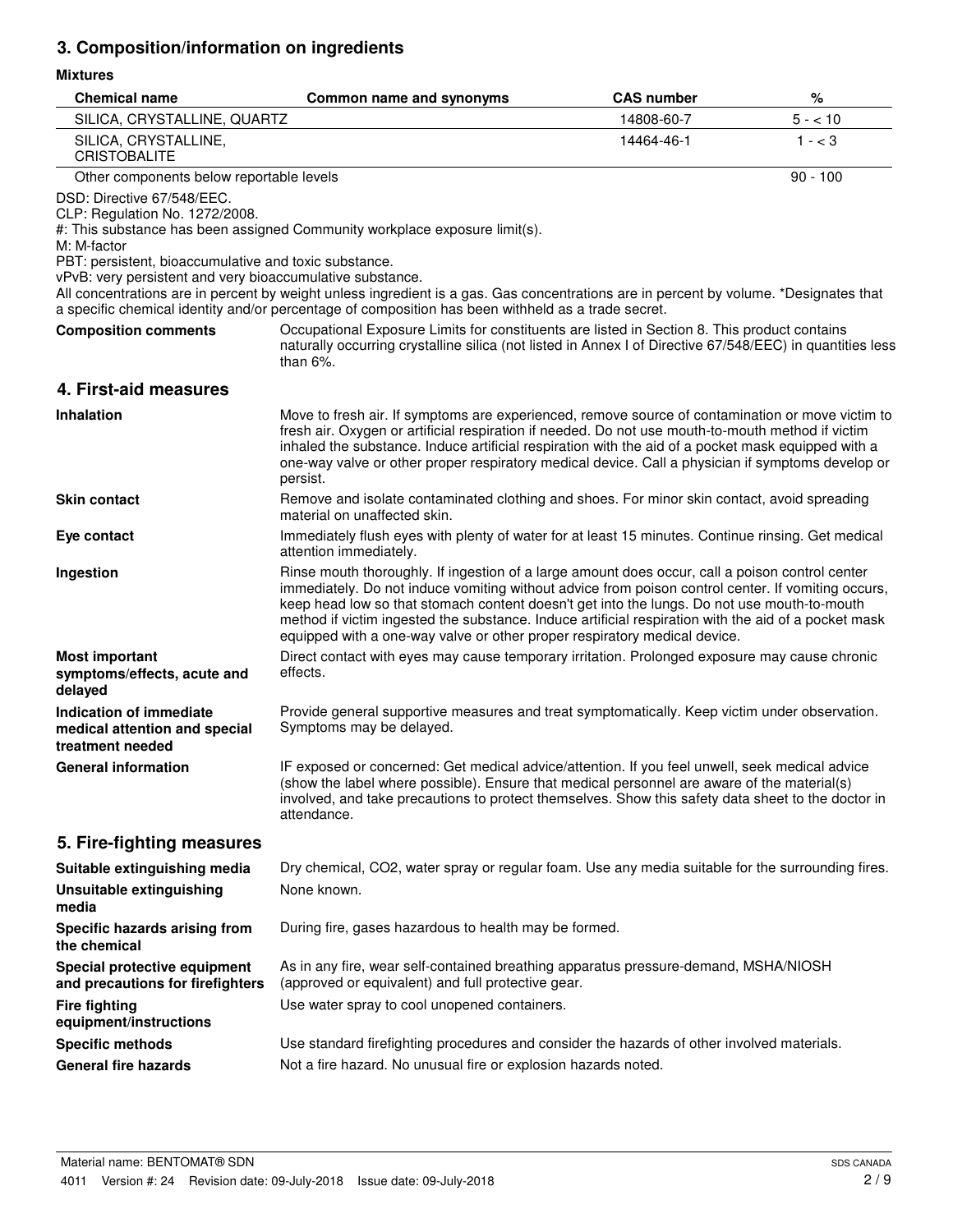# **6. Accidental release measures**

| Personal precautions,<br>protective equipment and<br>emergency procedures | Keep unnecessary personnel away. Keep people away from and upwind of spill/leak. Wear<br>appropriate protective equipment and clothing during clean-up. Wear a dust mask if dust is<br>generated above exposure limits. Do not touch damaged containers or spilled material unless<br>wearing appropriate protective clothing. Ensure adequate ventilation. Local authorities should be<br>advised if significant spillages cannot be contained. For personal protection, see section 8 of the<br>SDS.                                                                                                      |
|---------------------------------------------------------------------------|-------------------------------------------------------------------------------------------------------------------------------------------------------------------------------------------------------------------------------------------------------------------------------------------------------------------------------------------------------------------------------------------------------------------------------------------------------------------------------------------------------------------------------------------------------------------------------------------------------------|
| Methods and materials for<br>containment and cleaning up                  | Avoid the generation of dusts during clean-up. This product is miscible in water. Collect dust or<br>particulates using a vacuum cleaner with a HEPA filter. Stop the flow of material, if this is without<br>risk. Following product recovery, flush area with water. Put material in suitable, covered, labeled<br>containers. For waste disposal, see section 13 of the SDS. None necessary. Reduce airborne dust<br>and prevent scattering by moistening with water.                                                                                                                                    |
| <b>Environmental precautions</b>                                          | Avoid discharge into drains, water courses or onto the ground.                                                                                                                                                                                                                                                                                                                                                                                                                                                                                                                                              |
| 7. Handling and storage                                                   |                                                                                                                                                                                                                                                                                                                                                                                                                                                                                                                                                                                                             |
| Precautions for safe handling                                             | Obtain special instructions before use. Do not handle until all safety precautions have been read<br>and understood. Keep formation of airborne dusts to a minimum. Provide appropriate exhaust<br>ventilation at places where dust is formed. Do not breathe dust. Avoid prolonged exposure. When<br>using, do not eat, drink or smoke. Should be handled in closed systems, if possible. In case of<br>insufficient ventilation, wear suitable respiratory equipment. Wear appropriate personal protective<br>equipment. Wash hands thoroughly after handling. Observe good industrial hygiene practices. |
| Conditions for safe storage,<br>including any incompatibilities           | Store locked up. No special restrictions on storage with other products. Store in original tightly<br>closed container. No special storage conditions required. Guard against dust accumulation of this<br>material. Keep out of the reach of children. Store away from incompatible materials (see Section<br>10 of the SDS).                                                                                                                                                                                                                                                                              |

# **8. Exposure controls/personal protection**

| <b>US. ACGIH Threshold Limit Values</b>                                       |            |                         |                       |
|-------------------------------------------------------------------------------|------------|-------------------------|-----------------------|
| <b>Components</b>                                                             | Type       | Value                   | <b>Form</b>           |
| SILICA, CRYSTALLINE,<br>CRISTOBALITE (CAS<br>14464-46-1)                      | <b>TWA</b> | $0.025$ mg/m3           | Respirable fraction.  |
| SILICA, CRYSTALLINE,<br>QUARTZ (CAS 14808-60-7)                               | <b>TWA</b> | $0.025 \,\mathrm{mg/m}$ | Respirable fraction.  |
| Canada. Alberta OELs (Occupational Health & Safety Code, Schedule 1, Table 2) |            |                         |                       |
| <b>Components</b>                                                             | Type       | Value                   | <b>Form</b>           |
| SILICA, CRYSTALLINE,<br>CRISTOBALITE (CAS<br>14464-46-1)                      | <b>TWA</b> | $0.025$ mg/m3           | Respirable.           |
|                                                                               |            | $0.025$ mg/m3           | Respirable particles. |
| SILICA, CRYSTALLINE,<br>QUARTZ (CAS 14808-60-7)                               | TWA        | $0.025$ mg/m3           | Respirable particles. |
| <b>Constituents</b>                                                           | Type       | Value                   | Form                  |
| <b>TRADE SECRET</b>                                                           | <b>TWA</b> | $3 \text{ mg/m}$        | Respirable particles. |
|                                                                               |            | 10 mg/m $3$             | Total particulate.    |

| <b>Components</b>                                        | <b>Type</b> | Value            | <b>Form</b>          |
|----------------------------------------------------------|-------------|------------------|----------------------|
| SILICA, CRYSTALLINE,<br>CRISTOBALITE (CAS<br>14464-46-1) | <b>TWA</b>  | $0.025$ mg/m $3$ | Respirable fraction. |
| SILICA, CRYSTALLINE,<br>QUARTZ (CAS 14808-60-7)          | TWA         | $0.025$ mg/m $3$ | Respirable fraction. |
| <b>Constituents</b>                                      | Type        | Value            | <b>Form</b>          |
| <b>TRADE SECRET</b>                                      | <b>TWA</b>  | $3$ mg/m $3$     | Respirable fraction. |
|                                                          |             | 10 $mg/m3$       | Total dust.          |
|                                                          |             |                  |                      |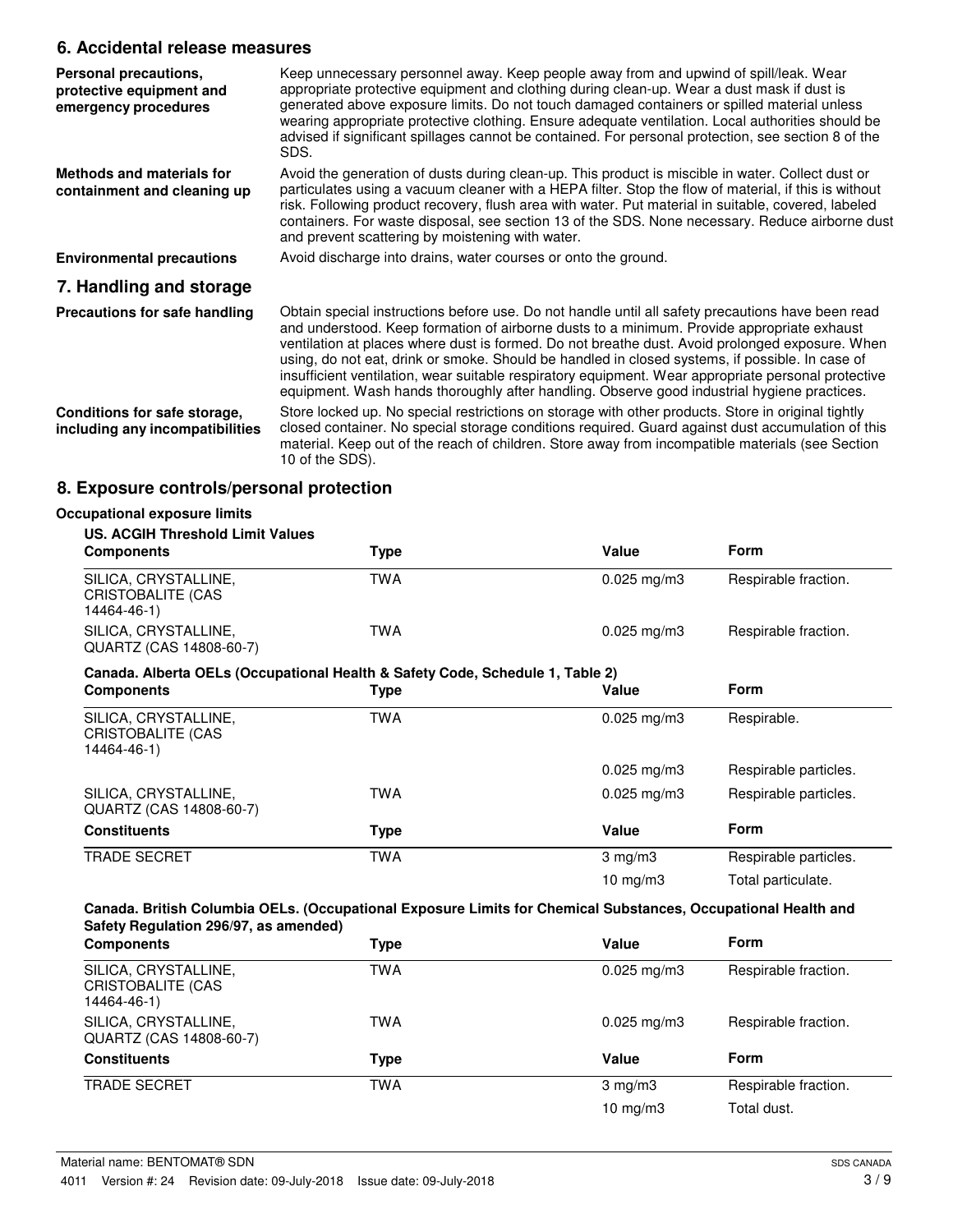| <b>Components</b>                                               | Canada. Manitoba OELs (Reg. 217/2006, The Workplace Safety And Health Act)<br><b>Type</b>                                                                                                                                                                                                                                                                                                                                                                                                                                                                                                                                                                                                                | Value           | <b>Form</b>          |
|-----------------------------------------------------------------|----------------------------------------------------------------------------------------------------------------------------------------------------------------------------------------------------------------------------------------------------------------------------------------------------------------------------------------------------------------------------------------------------------------------------------------------------------------------------------------------------------------------------------------------------------------------------------------------------------------------------------------------------------------------------------------------------------|-----------------|----------------------|
| SILICA, CRYSTALLINE,<br>CRISTOBALITE (CAS<br>14464-46-1)        | <b>TWA</b>                                                                                                                                                                                                                                                                                                                                                                                                                                                                                                                                                                                                                                                                                               | $0.025$ mg/m3   | Respirable fraction. |
| SILICA, CRYSTALLINE,<br>QUARTZ (CAS 14808-60-7)                 | <b>TWA</b>                                                                                                                                                                                                                                                                                                                                                                                                                                                                                                                                                                                                                                                                                               | $0.025$ mg/m3   | Respirable fraction. |
| <b>Components</b>                                               | Canada. Ontario OELs. (Control of Exposure to Biological or Chemical Agents)<br><b>Type</b>                                                                                                                                                                                                                                                                                                                                                                                                                                                                                                                                                                                                              | Value           | <b>Form</b>          |
| SILICA, CRYSTALLINE,<br><b>CRISTOBALITE (CAS</b><br>14464-46-1) | <b>TWA</b>                                                                                                                                                                                                                                                                                                                                                                                                                                                                                                                                                                                                                                                                                               | $0.05$ mg/m $3$ | Respirable fraction. |
| SILICA, CRYSTALLINE,<br>QUARTZ (CAS 14808-60-7)                 | <b>TWA</b>                                                                                                                                                                                                                                                                                                                                                                                                                                                                                                                                                                                                                                                                                               | $0.1$ mg/m $3$  | Respirable fraction. |
| <b>Constituents</b>                                             | <b>Type</b>                                                                                                                                                                                                                                                                                                                                                                                                                                                                                                                                                                                                                                                                                              | Value           | <b>Form</b>          |
| <b>TRADE SECRET</b>                                             | <b>TWA</b>                                                                                                                                                                                                                                                                                                                                                                                                                                                                                                                                                                                                                                                                                               | $3$ mg/m $3$    | Respirable fraction. |
|                                                                 |                                                                                                                                                                                                                                                                                                                                                                                                                                                                                                                                                                                                                                                                                                          | $10$ mg/m $3$   | Inhalable fraction.  |
| <b>Components</b>                                               | Canada. Quebec OELs. (Ministry of Labor - Regulation respecting occupational health and safety)<br><b>Type</b>                                                                                                                                                                                                                                                                                                                                                                                                                                                                                                                                                                                           | Value           | Form                 |
| SILICA, CRYSTALLINE,<br><b>CRISTOBALITE (CAS</b><br>14464-46-1) | <b>TWA</b>                                                                                                                                                                                                                                                                                                                                                                                                                                                                                                                                                                                                                                                                                               | $0.05$ mg/m $3$ | Respirable dust.     |
| SILICA, CRYSTALLINE,<br>QUARTZ (CAS 14808-60-7)                 | <b>TWA</b>                                                                                                                                                                                                                                                                                                                                                                                                                                                                                                                                                                                                                                                                                               | $0.1$ mg/m $3$  | Respirable dust.     |
| <b>Constituents</b>                                             | <b>Type</b>                                                                                                                                                                                                                                                                                                                                                                                                                                                                                                                                                                                                                                                                                              | Value           | <b>Form</b>          |
| TRADE SECRET                                                    | <b>TWA</b>                                                                                                                                                                                                                                                                                                                                                                                                                                                                                                                                                                                                                                                                                               | $10$ mg/m $3$   | Total dust.          |
| <b>Components</b>                                               | Canada. Saskatchewan OELs (Occupational Health and Safety Regulations, 1996, Table 21)<br><b>Type</b>                                                                                                                                                                                                                                                                                                                                                                                                                                                                                                                                                                                                    | Value           | <b>Form</b>          |
| SILICA, CRYSTALLINE,<br><b>CRISTOBALITE (CAS</b><br>14464-46-1) | 15 minute                                                                                                                                                                                                                                                                                                                                                                                                                                                                                                                                                                                                                                                                                                | $10$ mg/m $3$   | Inhalable fraction.  |
|                                                                 | 8 hour                                                                                                                                                                                                                                                                                                                                                                                                                                                                                                                                                                                                                                                                                                   | $0.05$ mg/m3    | Respirable fraction. |
| SILICA, CRYSTALLINE,<br>QUARTZ (CAS 14808-60-7)                 | 8 hour                                                                                                                                                                                                                                                                                                                                                                                                                                                                                                                                                                                                                                                                                                   | $0.05$ mg/m $3$ | Respirable fraction. |
| <b>Constituents</b>                                             | <b>Type</b>                                                                                                                                                                                                                                                                                                                                                                                                                                                                                                                                                                                                                                                                                              | Value           | Form                 |
| <b>TRADE SECRET</b>                                             | 15 minute                                                                                                                                                                                                                                                                                                                                                                                                                                                                                                                                                                                                                                                                                                | $6$ mg/m $3$    | Respirable fraction. |
|                                                                 |                                                                                                                                                                                                                                                                                                                                                                                                                                                                                                                                                                                                                                                                                                          | 20 mg/m3        | Inhalable fraction.  |
|                                                                 | 8 hour                                                                                                                                                                                                                                                                                                                                                                                                                                                                                                                                                                                                                                                                                                   | $3$ mg/m $3$    | Respirable fraction. |
|                                                                 |                                                                                                                                                                                                                                                                                                                                                                                                                                                                                                                                                                                                                                                                                                          | 10 $mg/m3$      | Inhalable fraction.  |
| <b>Biological limit values</b>                                  | No biological exposure limits noted for the ingredient(s).                                                                                                                                                                                                                                                                                                                                                                                                                                                                                                                                                                                                                                               |                 |                      |
| <b>Exposure guidelines</b>                                      | Occupational exposure to nuisance dust (total and respirable) and respirable crystalline silica<br>should be monitored and controlled.                                                                                                                                                                                                                                                                                                                                                                                                                                                                                                                                                                   |                 |                      |
| Appropriate engineering<br>controls                             | If engineering measures are not sufficient to maintain concentrations of dust particulates below the<br>OEL, suitable respiratory protection must be worn. Good general ventilation (typically 10 air<br>changes per hour) should be used. Ventilation rates should be matched to conditions. If<br>applicable, use process enclosures, local exhaust ventilation, or other engineering controls to<br>maintain airborne levels below recommended exposure limits. If exposure limits have not been<br>established, maintain airborne levels to an acceptable level. If material is ground, cut, or used in<br>any operation which may generate dusts, use appropriate local exhaust ventilation to keep |                 |                      |
|                                                                 | exposures below the recommended exposure limits.                                                                                                                                                                                                                                                                                                                                                                                                                                                                                                                                                                                                                                                         |                 |                      |
| Eye/face protection                                             | Individual protection measures, such as personal protective equipment<br>Wear dust goggles.                                                                                                                                                                                                                                                                                                                                                                                                                                                                                                                                                                                                              |                 |                      |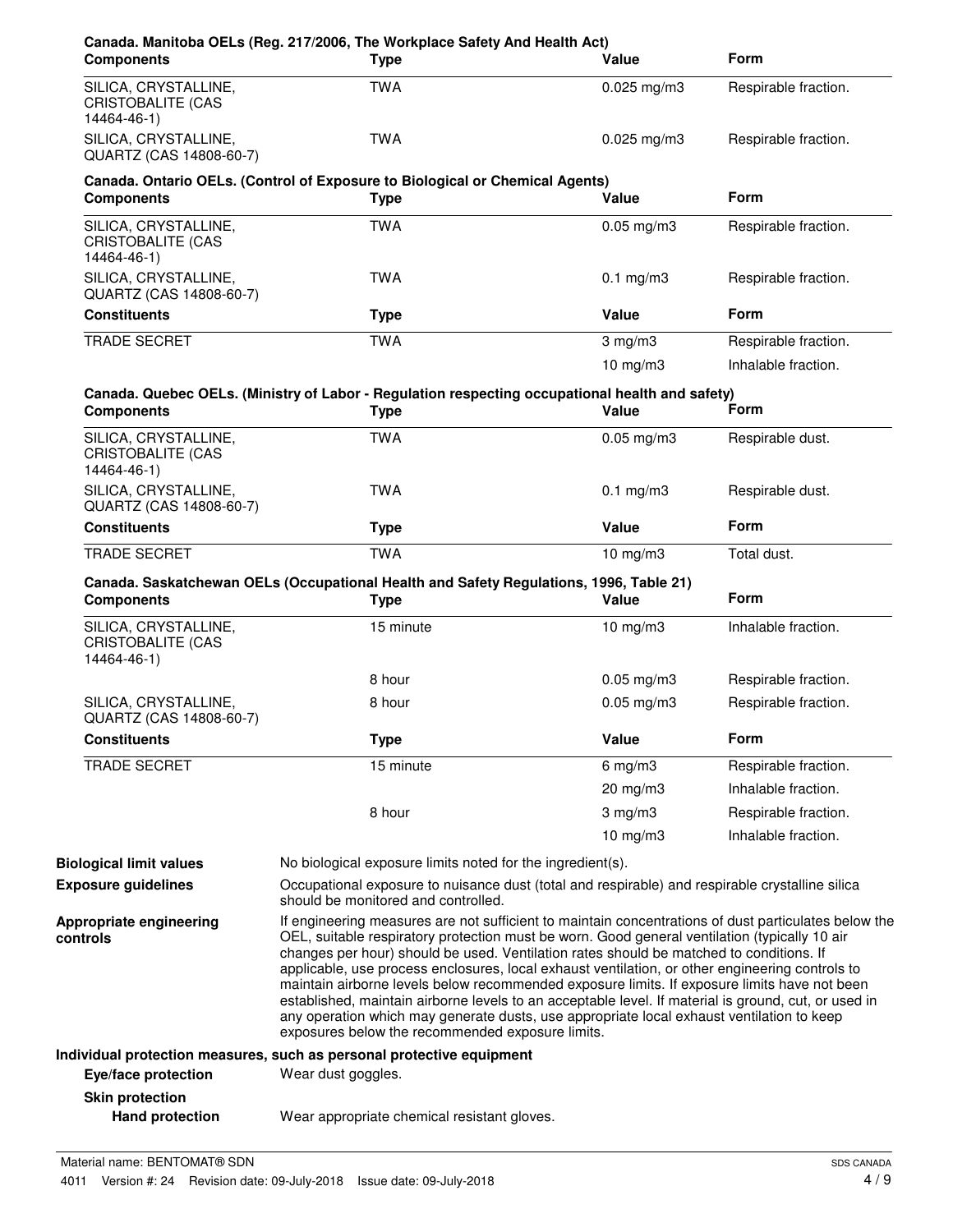| Other                                    | Use of an impervious apron is recommended. No special protective equipment required.                                                                                                                                                                                                                                                                                             |
|------------------------------------------|----------------------------------------------------------------------------------------------------------------------------------------------------------------------------------------------------------------------------------------------------------------------------------------------------------------------------------------------------------------------------------|
| <b>Respiratory protection</b>            | Use a particulate filter respirator for particulate concentrations exceeding the Occupational<br>Exposure Limit.                                                                                                                                                                                                                                                                 |
| <b>Thermal hazards</b>                   | Wear appropriate thermal protective clothing, when necessary.                                                                                                                                                                                                                                                                                                                    |
| <b>General hygiene</b><br>considerations | Observe any medical surveillance requirements. Always observe good personal hygiene<br>measures, such as washing after handling the material and before eating, drinking, and/or<br>smoking. Routinely wash work clothing and protective equipment to remove contaminants. Eye<br>wash fountain is recommended. Use good industrial hygiene practices in handling this material. |

# **9. Physical and chemical properties**

| Appearance                                        | The product consists of bentonite granules between geotextile layers                          |
|---------------------------------------------------|-----------------------------------------------------------------------------------------------|
| <b>Physical state</b>                             | Solid.                                                                                        |
| Form                                              | Solid. Mat or Fabric                                                                          |
| Color                                             | Various.                                                                                      |
| Odor                                              | None.                                                                                         |
| <b>Odor threshold</b>                             | Not available.                                                                                |
| pH                                                | Not available.                                                                                |
| Melting point/freezing point                      | Not available.                                                                                |
| Initial boiling point and boiling<br>range        | Not available.                                                                                |
| <b>Flash point</b>                                | Not flammable                                                                                 |
| <b>Evaporation rate</b>                           | Not available.                                                                                |
| Flammability (solid, gas)                         | Not available.                                                                                |
| Upper/lower flammability or explosive limits      |                                                                                               |
| <b>Flammability limit - lower</b><br>(%)          | Not explosive                                                                                 |
| <b>Flammability limit - upper</b><br>(%)          | Not explosive                                                                                 |
| Explosive limit - lower (%)                       | Not available.                                                                                |
| Explosive limit - upper (%)                       | Not available.                                                                                |
| Vapor pressure                                    | 0.00001 hPa estimated                                                                         |
| Vapor density                                     | Not available.                                                                                |
| <b>Relative density</b>                           | Not available.                                                                                |
| Solubility(ies)                                   |                                                                                               |
| Solubility (water)                                | Negligible                                                                                    |
| <b>Partition coefficient</b><br>(n-octanol/water) | Not available.                                                                                |
| <b>Auto-ignition temperature</b>                  | Not available.                                                                                |
| <b>Decomposition temperature</b>                  | Not available.                                                                                |
| <b>Viscosity</b>                                  | Not available.                                                                                |
| <b>Other information</b>                          |                                                                                               |
| <b>Explosive properties</b>                       | Not explosive.                                                                                |
| <b>Oxidizing properties</b>                       | Not oxidizing.                                                                                |
| <b>Percent volatile</b>                           | 0 % estimated                                                                                 |
| 10. Stability and reactivity                      |                                                                                               |
| Reactivity                                        | The product is stable and non-reactive under normal conditions of use, storage and transport. |
| <b>Chemical stability</b>                         | Stable at normal conditions.                                                                  |
| <b>Possibility of hazardous</b><br>reactions      | Will not occur.                                                                               |
| <b>Conditions to avoid</b>                        | Contact with incompatible materials.                                                          |
| Incompatible materials                            | Powerful oxidizers. Chlorine. None known.                                                     |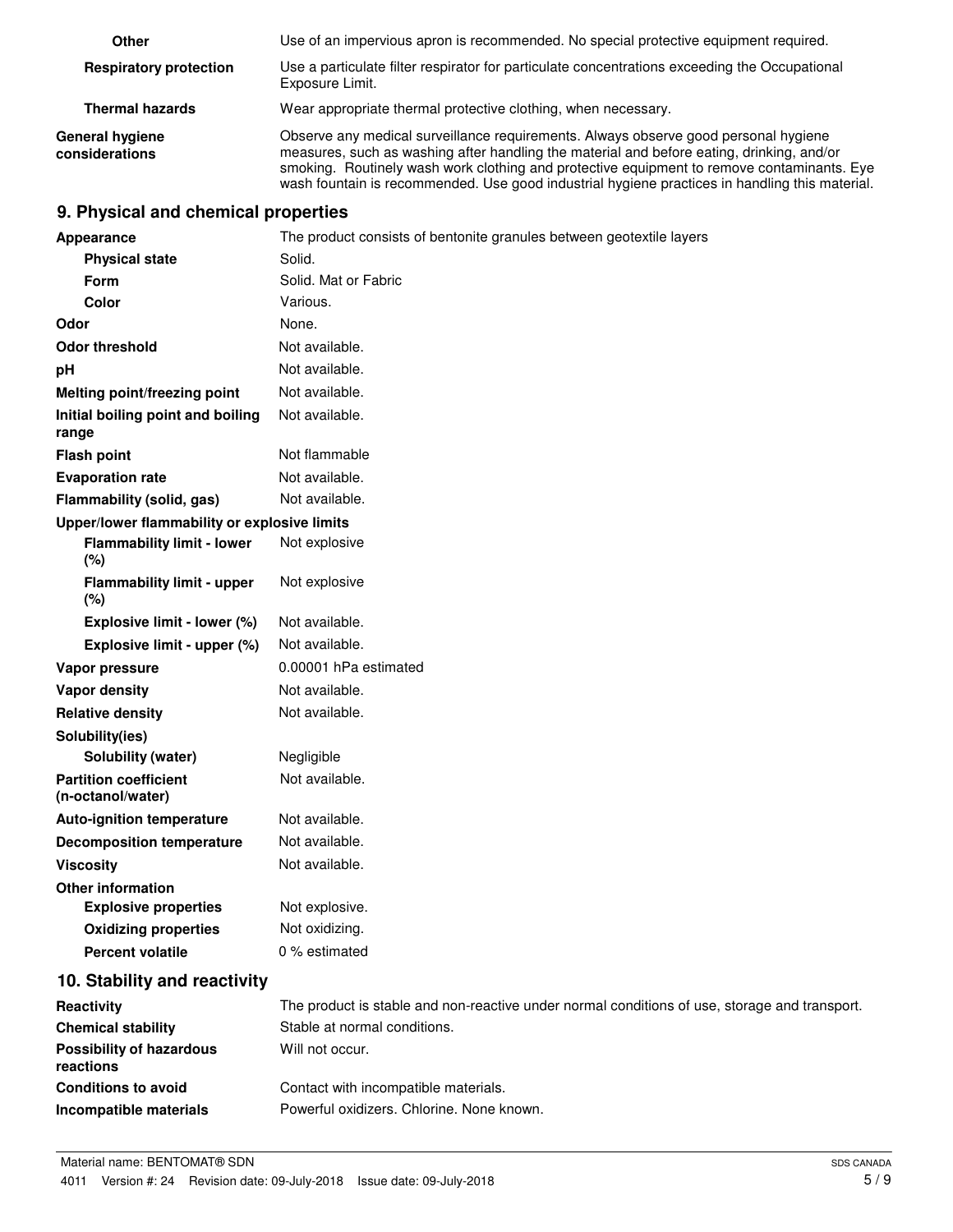# **11. Toxicological information**

| Information on likely routes of exposure                                           |                                                                                                                                                               |
|------------------------------------------------------------------------------------|---------------------------------------------------------------------------------------------------------------------------------------------------------------|
| <b>Inhalation</b>                                                                  | Prolonged inhalation may be harmful.                                                                                                                          |
| <b>Skin contact</b>                                                                | No adverse effects due to skin contact are expected.                                                                                                          |
| Eye contact                                                                        | Direct contact with eyes may cause temporary irritation.                                                                                                      |
| Ingestion                                                                          | May cause discomfort if swallowed. Expected to be a low ingestion hazard. However, ingestion is<br>not likely to be a primary route of occupational exposure. |
| Symptoms related to the<br>physical, chemical and<br>toxicological characteristics | Direct contact with eyes may cause temporary irritation. Exposure may cause temporary irritation,<br>redness, or discomfort.                                  |
| Information on toxicological effects                                               |                                                                                                                                                               |

| <b>Acute toxicity</b>                                       | Not known.                                             |                                                                                                                                                                                                                                                                                                                                                                                                                                                                                                                                                                                                                                                                                                                                                                                                                                                                                                                                                                                                                                                                                                                                                                                                                                                                                                                                                                                                                                                                                                                                                                                                    |
|-------------------------------------------------------------|--------------------------------------------------------|----------------------------------------------------------------------------------------------------------------------------------------------------------------------------------------------------------------------------------------------------------------------------------------------------------------------------------------------------------------------------------------------------------------------------------------------------------------------------------------------------------------------------------------------------------------------------------------------------------------------------------------------------------------------------------------------------------------------------------------------------------------------------------------------------------------------------------------------------------------------------------------------------------------------------------------------------------------------------------------------------------------------------------------------------------------------------------------------------------------------------------------------------------------------------------------------------------------------------------------------------------------------------------------------------------------------------------------------------------------------------------------------------------------------------------------------------------------------------------------------------------------------------------------------------------------------------------------------------|
| <b>Components</b>                                           | <b>Species</b>                                         | <b>Test Results</b>                                                                                                                                                                                                                                                                                                                                                                                                                                                                                                                                                                                                                                                                                                                                                                                                                                                                                                                                                                                                                                                                                                                                                                                                                                                                                                                                                                                                                                                                                                                                                                                |
| SILICA, CRYSTALLINE, CRISTOBALITE (CAS 14464-46-1)          |                                                        |                                                                                                                                                                                                                                                                                                                                                                                                                                                                                                                                                                                                                                                                                                                                                                                                                                                                                                                                                                                                                                                                                                                                                                                                                                                                                                                                                                                                                                                                                                                                                                                                    |
| <b>Acute</b>                                                |                                                        |                                                                                                                                                                                                                                                                                                                                                                                                                                                                                                                                                                                                                                                                                                                                                                                                                                                                                                                                                                                                                                                                                                                                                                                                                                                                                                                                                                                                                                                                                                                                                                                                    |
| Oral                                                        |                                                        |                                                                                                                                                                                                                                                                                                                                                                                                                                                                                                                                                                                                                                                                                                                                                                                                                                                                                                                                                                                                                                                                                                                                                                                                                                                                                                                                                                                                                                                                                                                                                                                                    |
| LD50                                                        | Rat                                                    | > 22500 mg/kg                                                                                                                                                                                                                                                                                                                                                                                                                                                                                                                                                                                                                                                                                                                                                                                                                                                                                                                                                                                                                                                                                                                                                                                                                                                                                                                                                                                                                                                                                                                                                                                      |
| <b>Skin corrosion/irritation</b>                            | Prolonged skin contact may cause temporary irritation. |                                                                                                                                                                                                                                                                                                                                                                                                                                                                                                                                                                                                                                                                                                                                                                                                                                                                                                                                                                                                                                                                                                                                                                                                                                                                                                                                                                                                                                                                                                                                                                                                    |
| Serious eye damage/eye<br>irritation                        |                                                        | Mild irritant to eyes (according to the modified Kay & Calandra criteria)                                                                                                                                                                                                                                                                                                                                                                                                                                                                                                                                                                                                                                                                                                                                                                                                                                                                                                                                                                                                                                                                                                                                                                                                                                                                                                                                                                                                                                                                                                                          |
| Respiratory or skin sensitization                           |                                                        |                                                                                                                                                                                                                                                                                                                                                                                                                                                                                                                                                                                                                                                                                                                                                                                                                                                                                                                                                                                                                                                                                                                                                                                                                                                                                                                                                                                                                                                                                                                                                                                                    |
| Canada - Alberta OELs: Irritant                             |                                                        |                                                                                                                                                                                                                                                                                                                                                                                                                                                                                                                                                                                                                                                                                                                                                                                                                                                                                                                                                                                                                                                                                                                                                                                                                                                                                                                                                                                                                                                                                                                                                                                                    |
| SILICA, CRYSTALLINE, CRISTOBALITE<br>$(CAS 14464-46-1)$     |                                                        | Irritant                                                                                                                                                                                                                                                                                                                                                                                                                                                                                                                                                                                                                                                                                                                                                                                                                                                                                                                                                                                                                                                                                                                                                                                                                                                                                                                                                                                                                                                                                                                                                                                           |
| <b>Respiratory sensitization</b>                            | Not a respiratory sensitizer.                          |                                                                                                                                                                                                                                                                                                                                                                                                                                                                                                                                                                                                                                                                                                                                                                                                                                                                                                                                                                                                                                                                                                                                                                                                                                                                                                                                                                                                                                                                                                                                                                                                    |
| <b>Skin sensitization</b>                                   | being a skin irritant.                                 | According to the classification criteria of the European Union, the product is not considered as                                                                                                                                                                                                                                                                                                                                                                                                                                                                                                                                                                                                                                                                                                                                                                                                                                                                                                                                                                                                                                                                                                                                                                                                                                                                                                                                                                                                                                                                                                   |
| Germ cell mutagenicity                                      | mutagenic or genotoxic.                                | No data available to indicate product or any components present at greater than 0.1% are                                                                                                                                                                                                                                                                                                                                                                                                                                                                                                                                                                                                                                                                                                                                                                                                                                                                                                                                                                                                                                                                                                                                                                                                                                                                                                                                                                                                                                                                                                           |
| Carcinogenicity                                             |                                                        | In 1997, IARC (the International Agency for Research on Cancer) concluded that crystalline silica<br>inhaled from occupational sources can cause lung cancer in humans. However in making the<br>overall evaluation, IARC noted that "carcinogenicity was not detected in all industrial<br>circumstances studied. Carcinogenicity may be dependent on inherent characteristics of the<br>crystalline silica or on external factors affecting its biological activity or distribution of its<br>polymorphs." (IARC Monographs on the evaluation of the carcinogenic risks of chemicals to<br>humans, Silica, silicates dust and organic fibres, 1997, Vol. 68, IARC, Lyon, France.) In June<br>2003, SCOEL (the EU Scientific Committee on Occupational Exposure Limits) concluded that the<br>main effect in humans of the inhalation of respirable crystalline silica dust is silicosis. "There is<br>sufficient information to conclude that the relative risk of lung cancer is increased in persons with<br>silicosis (and, apparently, not in employees without silicosis exposed to silica dust in quarries and<br>in the ceramic industry). Therefore, preventing the onset of silicosis will also reduce the cancer<br>risk" (SCOEL SUM Doc 94-final, June 2003) According to the current state of the art, worker<br>protection against silicosis can be consistently assured by respecting the existing regulatory<br>occupational exposure limits. May cause cancer. Occupational exposure to respirable dust and<br>respirable crystalline silica should be monitored and controlled. |
| <b>ACGIH Carcinogens</b>                                    |                                                        |                                                                                                                                                                                                                                                                                                                                                                                                                                                                                                                                                                                                                                                                                                                                                                                                                                                                                                                                                                                                                                                                                                                                                                                                                                                                                                                                                                                                                                                                                                                                                                                                    |
| SILICA, CRYSTALLINE, CRISTOBALITE<br>$(CAS 14464 - 46 - 1)$ |                                                        | A2 Suspected human carcinogen.                                                                                                                                                                                                                                                                                                                                                                                                                                                                                                                                                                                                                                                                                                                                                                                                                                                                                                                                                                                                                                                                                                                                                                                                                                                                                                                                                                                                                                                                                                                                                                     |
| Canada - Alberta OELs: Carcinogen category                  | SILICA, CRYSTALLINE, QUARTZ (CAS 14808-60-7)           | A2 Suspected human carcinogen.                                                                                                                                                                                                                                                                                                                                                                                                                                                                                                                                                                                                                                                                                                                                                                                                                                                                                                                                                                                                                                                                                                                                                                                                                                                                                                                                                                                                                                                                                                                                                                     |
| SILICA, CRYSTALLINE, CRISTOBALITE                           |                                                        | Suspected human carcinogen.                                                                                                                                                                                                                                                                                                                                                                                                                                                                                                                                                                                                                                                                                                                                                                                                                                                                                                                                                                                                                                                                                                                                                                                                                                                                                                                                                                                                                                                                                                                                                                        |
| $(CAS 14464-46-1)$                                          | SILICA, CRYSTALLINE, QUARTZ (CAS 14808-60-7)           | Suspected human carcinogen.                                                                                                                                                                                                                                                                                                                                                                                                                                                                                                                                                                                                                                                                                                                                                                                                                                                                                                                                                                                                                                                                                                                                                                                                                                                                                                                                                                                                                                                                                                                                                                        |
| Canada - Manitoba OELs: carcinogenicity                     |                                                        |                                                                                                                                                                                                                                                                                                                                                                                                                                                                                                                                                                                                                                                                                                                                                                                                                                                                                                                                                                                                                                                                                                                                                                                                                                                                                                                                                                                                                                                                                                                                                                                                    |
| SILICA, CRYSTALLINE, CRISTOBALITE                           |                                                        | Suspected human carcinogen.                                                                                                                                                                                                                                                                                                                                                                                                                                                                                                                                                                                                                                                                                                                                                                                                                                                                                                                                                                                                                                                                                                                                                                                                                                                                                                                                                                                                                                                                                                                                                                        |

SILICA, CRYSTALLINE, CRISTOBALITE (CAS 14464-46-1)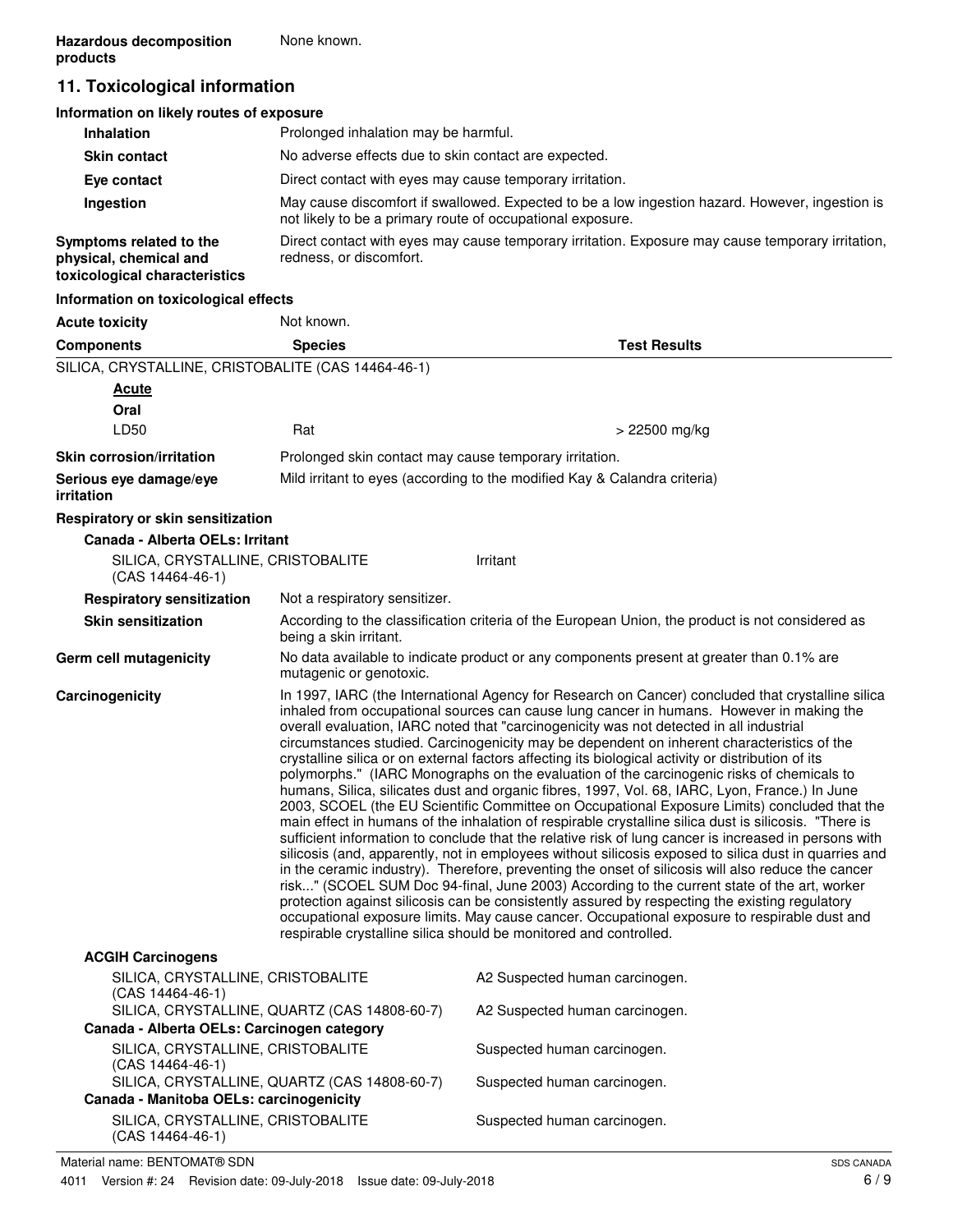| Canada - Quebec OELs: Carcinogen category              | SILICA, CRYSTALLINE, QUARTZ (CAS 14808-60-7)                                                                | Suspected human carcinogen.                                                                                                                                                                                                                                                                                                                                                                                                                                                                                                                                                                                                                                                         |
|--------------------------------------------------------|-------------------------------------------------------------------------------------------------------------|-------------------------------------------------------------------------------------------------------------------------------------------------------------------------------------------------------------------------------------------------------------------------------------------------------------------------------------------------------------------------------------------------------------------------------------------------------------------------------------------------------------------------------------------------------------------------------------------------------------------------------------------------------------------------------------|
| SILICA, CRYSTALLINE, CRISTOBALITE<br>(CAS 14464-46-1)  |                                                                                                             | Detected carcinogenic effect in animals.                                                                                                                                                                                                                                                                                                                                                                                                                                                                                                                                                                                                                                            |
|                                                        | SILICA, CRYSTALLINE, QUARTZ (CAS 14808-60-7)                                                                | Suspected carcinogenic effect in humans.                                                                                                                                                                                                                                                                                                                                                                                                                                                                                                                                                                                                                                            |
| IARC Monographs. Overall Evaluation of Carcinogenicity |                                                                                                             |                                                                                                                                                                                                                                                                                                                                                                                                                                                                                                                                                                                                                                                                                     |
| SILICA, CRYSTALLINE, CRISTOBALITE<br>(CAS 14464-46-1)  |                                                                                                             | 1 Carcinogenic to humans.                                                                                                                                                                                                                                                                                                                                                                                                                                                                                                                                                                                                                                                           |
|                                                        | SILICA, CRYSTALLINE, QUARTZ (CAS 14808-60-7)<br>US. National Toxicology Program (NTP) Report on Carcinogens | 1 Carcinogenic to humans.                                                                                                                                                                                                                                                                                                                                                                                                                                                                                                                                                                                                                                                           |
|                                                        |                                                                                                             |                                                                                                                                                                                                                                                                                                                                                                                                                                                                                                                                                                                                                                                                                     |
| SILICA, CRYSTALLINE, CRISTOBALITE<br>(CAS 14464-46-1)  |                                                                                                             | Known To Be Human Carcinogen.                                                                                                                                                                                                                                                                                                                                                                                                                                                                                                                                                                                                                                                       |
|                                                        | SILICA, CRYSTALLINE, QUARTZ (CAS 14808-60-7)                                                                | Reasonably Anticipated to be a Human Carcinogen.<br>Known To Be Human Carcinogen.                                                                                                                                                                                                                                                                                                                                                                                                                                                                                                                                                                                                   |
| <b>Reproductive toxicity</b>                           |                                                                                                             | This product is not expected to cause reproductive or developmental effects.                                                                                                                                                                                                                                                                                                                                                                                                                                                                                                                                                                                                        |
| Specific target organ toxicity -<br>single exposure    | Not classified.                                                                                             |                                                                                                                                                                                                                                                                                                                                                                                                                                                                                                                                                                                                                                                                                     |
| Specific target organ toxicity -<br>repeated exposure  |                                                                                                             | Causes damage to organs through prolonged or repeated exposure.                                                                                                                                                                                                                                                                                                                                                                                                                                                                                                                                                                                                                     |
| <b>Aspiration hazard</b>                               | Not an aspiration hazard.                                                                                   |                                                                                                                                                                                                                                                                                                                                                                                                                                                                                                                                                                                                                                                                                     |
| <b>Chronic effects</b>                                 |                                                                                                             | In 1997, IARC (the International Agency for Research on Cancer) concluded that crystalline silica<br>inhaled from occupational sources can cause lung cancer in humans. However in making the<br>overall evaluation, IARC noted that "carcinogenicity was not detected in all industrial<br>circumstances studied. Carcinogenicity may be dependent on inherent characteristics of the<br>crystalline silica or on external factors affecting its biological activity or distribution of its<br>polymorphs." (IARC Monographs on the evaluation of the carcinogenic risks of chemicals to<br>humans, Silica, silicates dust and organic fibres, 1997, Vol. 68, IARC, Lyon, France.) |
|                                                        | the cancer risk" (SCOEL SUM Doc 94-final, June 2003)                                                        | In June 2003, SCOEL (the EU Scientific Committee on Occupational Exposure Limits) concluded<br>that the main effect in humans of the inhalation of respirable crystalline silica dust is silicosis.<br>"There is sufficient information to conclude that the relative risk of lung cancer is increased in<br>persons with silicosis (and, apparently, not in employees without silicosis exposed to silica dust in<br>quarries and in the ceramic industry). Therefore, preventing the onset of silicosis will also reduce                                                                                                                                                          |
|                                                        | not expected.                                                                                               | According to the current state of the art, worker protection against silicosis can be consistently<br>assured by respecting the existing regulatory occupational exposure limits. Causes damage to<br>organs through prolonged or repeated exposure. Prolonged inhalation may be harmful. Prolonged<br>exposure may cause chronic effects. Some of the components of this product are hazardous in<br>the respirable form. However, because of the physical nature of this product, dust generation is                                                                                                                                                                              |
| 12. Ecological information                             |                                                                                                             |                                                                                                                                                                                                                                                                                                                                                                                                                                                                                                                                                                                                                                                                                     |

| <b>Ecotoxicity</b>               | The product is not expected to be hazardous to the environment. This product is not expected to<br>produce significant ecotoxicity upon exposure to aquatic organisms and aquatic systems. |
|----------------------------------|--------------------------------------------------------------------------------------------------------------------------------------------------------------------------------------------|
| Persistence and degradability    | No data is available on the degradability of this product.                                                                                                                                 |
| <b>Bioaccumulative potential</b> | No data available.                                                                                                                                                                         |
| Mobility in soil                 | No data available.                                                                                                                                                                         |
| Other adverse effects            | No other adverse environmental effects (e.g. ozone depletion, photochemical ozone creation<br>potential, endocrine disruption, global warming potential) are expected from this component. |

# **13. Disposal considerations**

| <b>Disposal instructions</b>             | Collect and reclaim or dispose in sealed containers at licensed waste disposal site. Dispose of<br>contents/container in accordance with local/regional/national/international regulations. Material<br>should be recycled if possible. |
|------------------------------------------|-----------------------------------------------------------------------------------------------------------------------------------------------------------------------------------------------------------------------------------------|
| Local disposal regulations               | Dispose in accordance with all applicable regulations.                                                                                                                                                                                  |
| Hazardous waste code                     | The waste code should be assigned in discussion between the user, the producer and the waste<br>disposal company.                                                                                                                       |
| Waste from residues / unused<br>products | Dispose of in accordance with local regulations. Empty containers or liners may retain some<br>product residues. This material and its container must be disposed of in a safe manner (see:<br>Disposal instructions).                  |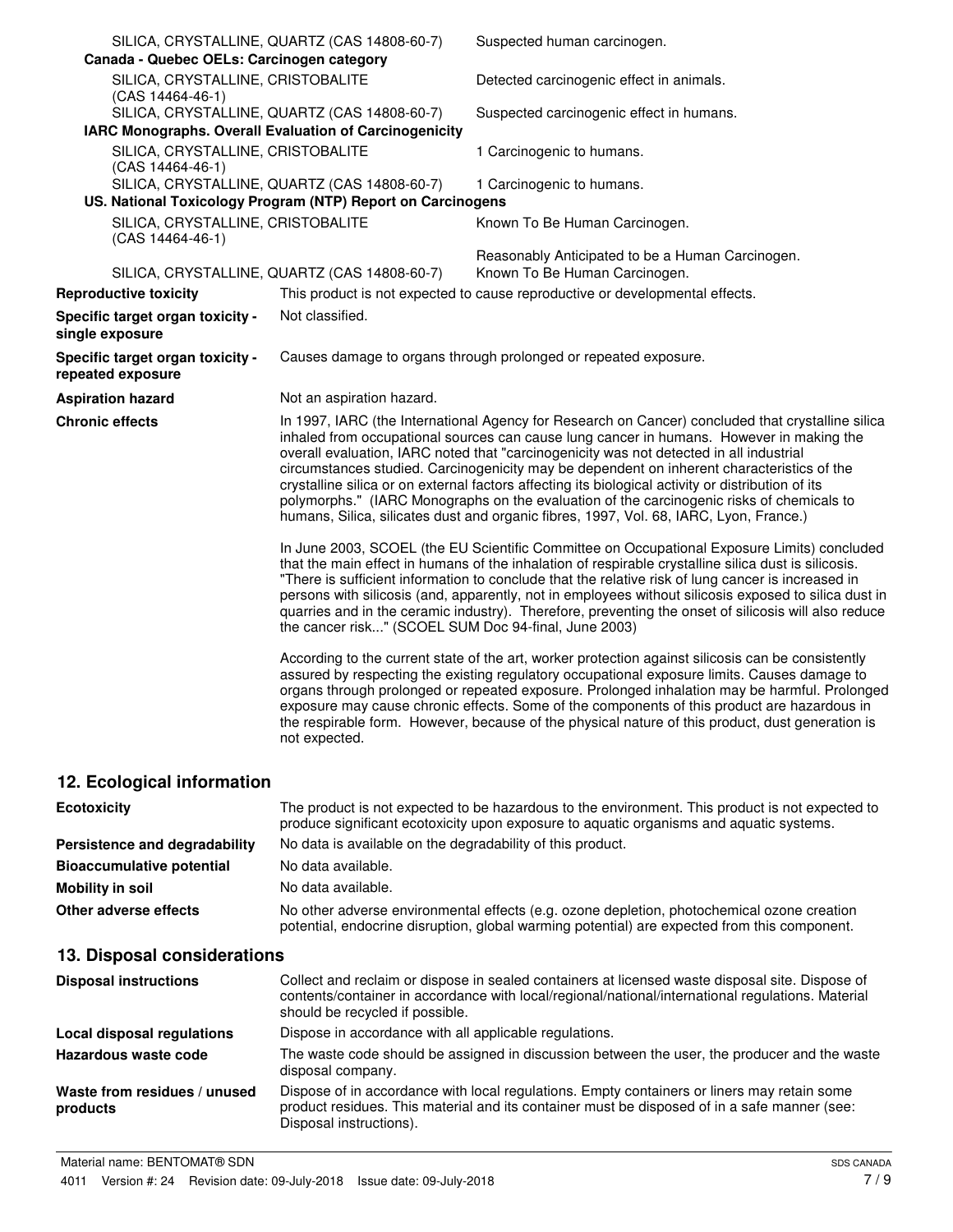Since emptied containers may retain product residue, follow label warnings even after container is emptied. Empty containers should be taken to an approved waste handling site for recycling or disposal.

## **14. Transport information**

## **TDG**

Not regulated as dangerous goods.

## **IATA**

Not regulated as dangerous goods.

#### **IMDG**

Not regulated as dangerous goods.

**Transport in bulk according to** Not applicable. **Annex II of MARPOL 73/78 and the IBC Code**

## **15. Regulatory information**

#### **Canadian regulations**

This product has been classified in accordance with the hazard criteria of the HPR and the SDS contains all the information required by the HPR.

#### **Controlled Drugs and Substances Act**

Not regulated. **Export Control List (CEPA 1999, Schedule 3)**

Not listed. **Greenhouse Gases**

Not listed.

**Precursor Control Regulations**

Not regulated.

#### **International regulations**

**Stockholm Convention**

Not applicable.

**Rotterdam Convention**

Not applicable.

**Kyoto protocol**

Not applicable.

**Montreal Protocol**

Not applicable.

**Basel Convention**

Not applicable.

#### **International Inventories**

| <b>Inventory name</b>                                                     | On inventory (yes/no)* |
|---------------------------------------------------------------------------|------------------------|
| Australian Inventory of Chemical Substances (AICS)                        | Yes                    |
| Domestic Substances List (DSL)                                            | Yes                    |
| Non-Domestic Substances List (NDSL)                                       | No.                    |
| Inventory of Existing Chemical Substances in China (IECSC)                | Yes                    |
| European Inventory of Existing Commercial Chemical<br>Substances (EINECS) | Yes                    |
| European List of Notified Chemical Substances (ELINCS)                    | N <sub>o</sub>         |
| Inventory of Existing and New Chemical Substances (ENCS)                  | Yes                    |
| Existing Chemicals List (ECL)                                             | Yes                    |
| New Zealand Inventory                                                     | No.                    |
| Philippine Inventory of Chemicals and Chemical Substances<br>(PICCS)      | Yes                    |
| Taiwan Chemical Substance Inventory (TCSI)                                | No.                    |
| Toxic Substances Control Act (TSCA) Inventory                             | Yes                    |
|                                                                           |                        |

\*A "Yes" indicates that all components of this product comply with the inventory requirements administered by the governing country(s) A "No" indicates that one or more components of the product are not listed or exempt from listing on the inventory administered by the governing country(s).